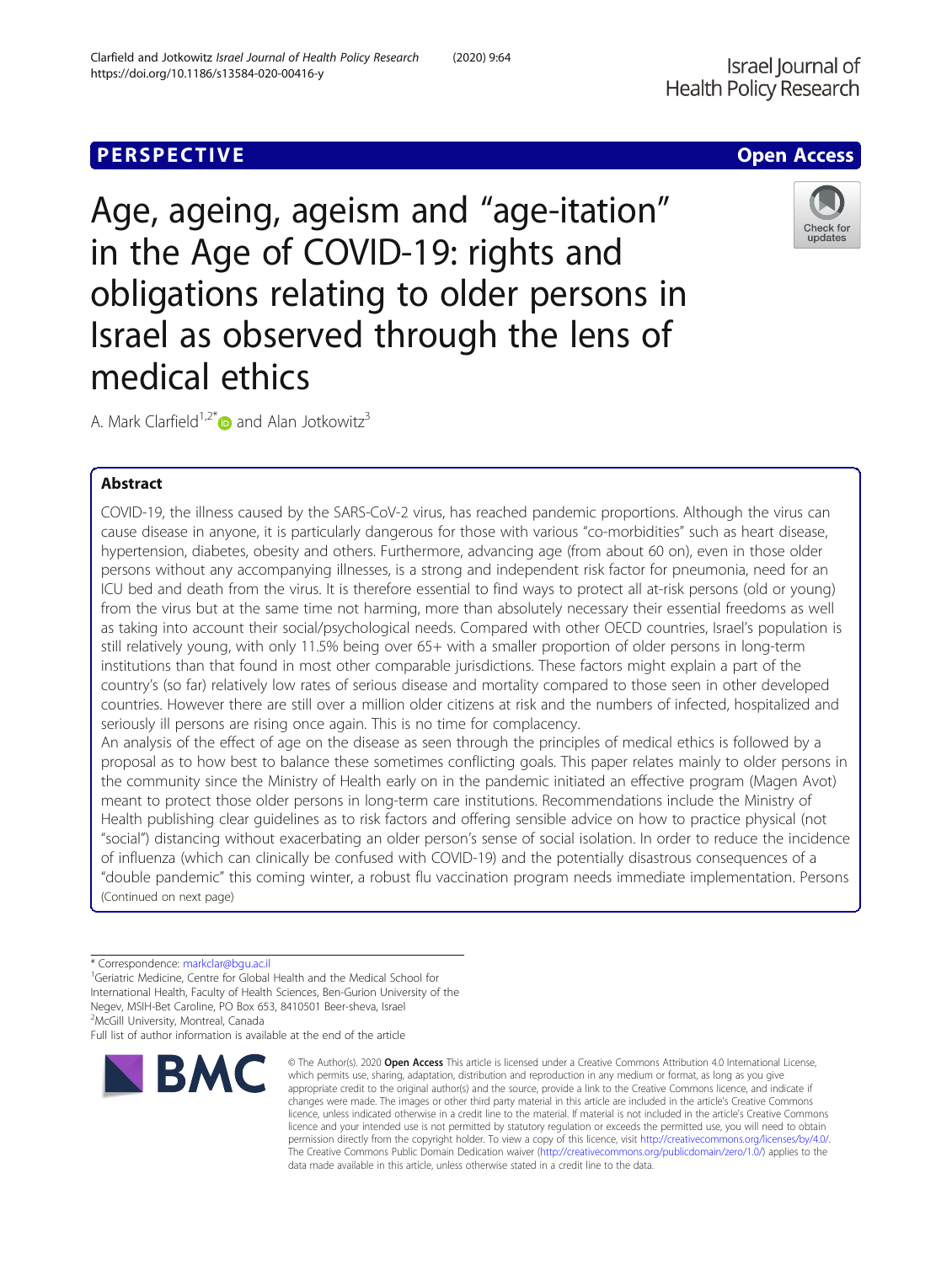# (Continued from previous page)

at all ages (but especially those 60+) should be encouraged and assisted to sign advance directives, especially those who do not wish to undergo invasive therapy. An individual older person's wish to "make way" for younger people should be respected as an expression of his/her autonomy. As we enter the second wave, triage mechanisms and protocols need to be circulated in readiness for and well before a situation in which an acute imbalance develops between the availability for acute resources and the population's need for them. The Ministry of Health, in cooperation with other relevant ministries and NGOs, should take the lead in developing plans, ensuring that they are carried out in an orderly, timely and transparent manner. The blanket is indeed not large enough but we must place it as judiciously as possible in order as much as possible to protect, cover and keep warm the body politic.

# Introduction

The SARS-CoV-2 virus can effect anyone at any age. As it continues to spread throughout the world it will clearly be with us for the foreseeable future. Fortunately, at any age, almost all infected people (even older persons) will overcome this infection without serious sequelae. That being said, the waning immunological vigour of older persons and presence of risk factors ("co-morbidity") often accompanying older age (hypertension, increased BMI, diabetes, chronic lung disease, immunomodulation-immunosuppression, smoking, ischemic heart disease and cerebrovascular disease, etc.) make the disease a much more serious event for many older people. Furthermore, it presents special challenges to their doctors and to the health care system (ref [[1](#page-11-0)]).

For those infected, the incidence of severe disease rises inexorably and logarithmically with chronological age (beginning around age 60). Comorbidity adds to the risk but does not replace age as an independent factor. Some older patients will develop viral pneumonia and a relatively small subgroup will require ICU and ventilator support. However, should these numbers grow too quickly, they can easily overwhelm the number of medical staff, hospital beds and ventilators available - a dire situation already observed in several places around the world. Many of these acutely ill patients will die and the majority, even if they do survive, remain in the ICU for many weeks.

In this paper we address the issue of old age and how this particular coronavirus specifically effects older people with Israel's experience being the framework for this exploration. In order to do so we first describe the country's demography briefly followed by a few words about formal Jewish law (Halacha) and its role (or surprising lack thereof) in framing health policy. Next, the issue of aging itself is dissected: its role as a risk factor for and the influence of lockdown policies on older persons. As well we define "ageism", explaining the concept's relevance: what it is and what it is not as well as how ageism can adversely affect older persons during this crisis.

We then analyze some of the trenchant dilemmas relating to COVID-19 through the lens of medical ethics, examining the issues of triage and distributive justice, maximizing non-maleficence and how to ensure that older people's autonomy is facilitated while ensuring that they also remain safe (beneficence). Given all of the aforementioned, we offer a specific program for how to move forward and help older persons and the health system to stay afloat as we try to ride the second wave of the pandemic without drowning.

### The new virus in Israel: a young-old country

Compared with most other industrialized countries, Israel's population is still relatively young. This demographic pattern effects the expression of the pandemic in the country. See sidebar [1](#page-11-0) for details.

#### Israel in the world

Across the globe the reported case-fatality rate (ratio between confirmed deaths and confirmed cases) for COVID-19 is around 2.8% (more than 10 times that for influenza), but this number can vary widely by location as high as 9.7% (Italy) to less than 0.3% (Iceland) ([https://ourworldindata.org/grapher/coronavirus-cfr;](https://ourworldindata.org/grapher/coronavirus-cfr) accessed 17 Oct., 2020). In Israel, at least so far (as of late October, 2020), this rate is still relatively low at 0.7% and despite the very sharp recent rise in confirmed cases it has held reasonably steady over the past few months. Examining another ratio (again, as of late October, 2020), 231 per million population have died here compared with 637 in the UK or 672 in the US, although the rate in Israel may rise given the recent increase in new cases observed. (See [https://www.worldometers.info/cor](https://www.worldometers.info/coronavirus/)[onavirus/](https://www.worldometers.info/coronavirus/) accessed October 17, 2020).

For various reasons, early on, in the spring of 2020, the country coped quite well - with a very low infection rate, few severe cases and a very low death rate. However, coinciding with (or because of) a too rapid release from the lockdown, the figures have deteriorated over the past few months, especially recently (late October). For example, according to the Ministry of Health's (Hebrew language) dashboard (see [https://datadash](https://datadashboard.health.gov.il/COVID-19/?utm_source=go.gov.il&utm_medium=referral)[board.health.gov.il/COVID-19/?utm\\_source=go.gov.il&](https://datadashboard.health.gov.il/COVID-19/?utm_source=go.gov.il&utm_medium=referral) [utm\\_medium=referral](https://datadashboard.health.gov.il/COVID-19/?utm_source=go.gov.il&utm_medium=referral); accessed 17 Oct., 2020) the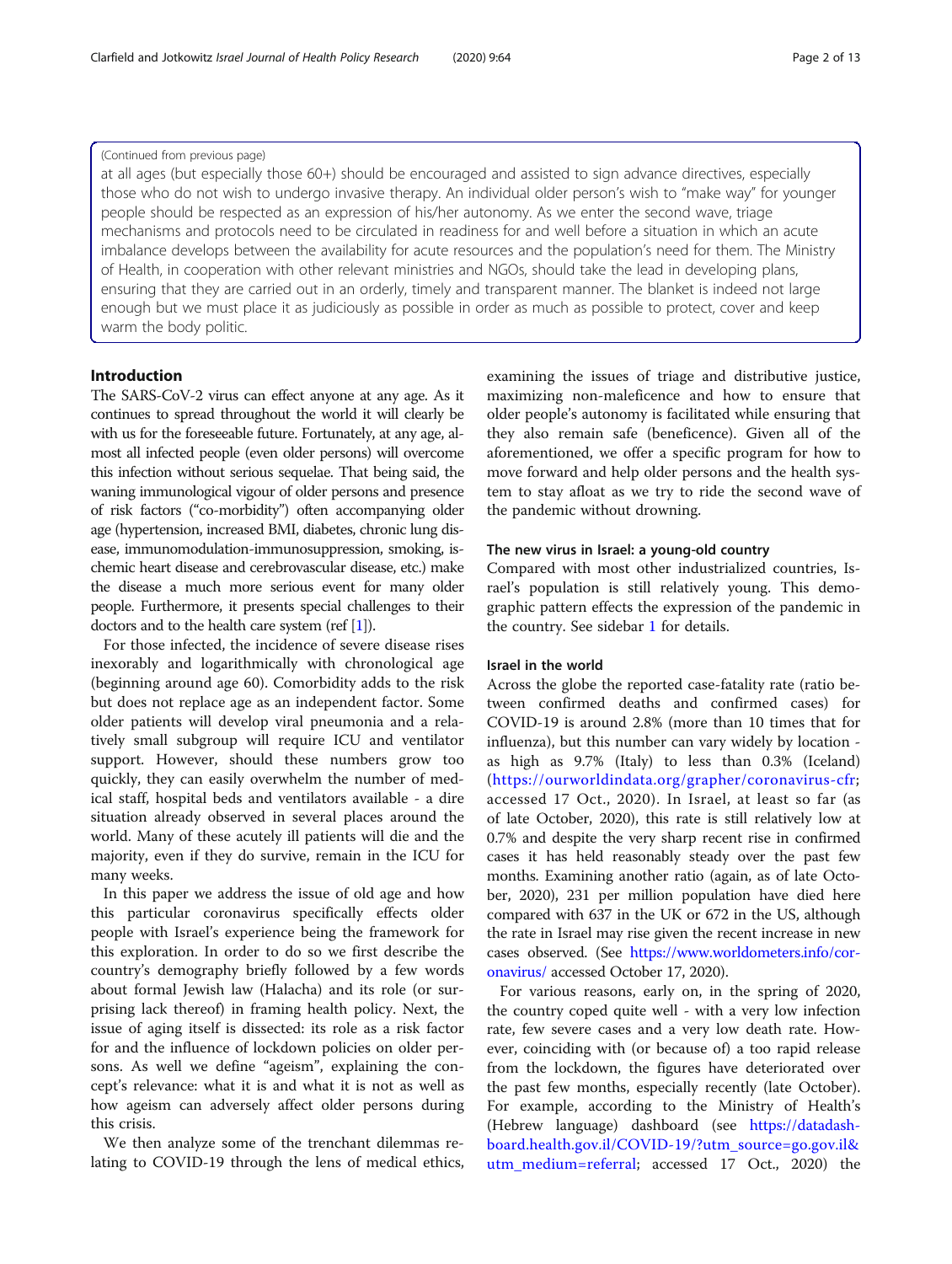number of new confirmed cases almost doubled in the last week of August 2020 and the number of severe and ventilated cases has gone up by 20% in the last week of August. As of late September the government had reclosed the country more or less hermetically after a failed policy of quarantining "hot" cities or neighbourhoods with particularly high rates of infection - most of these being Haredi (ultra–orthodox) or Arab municipalities.

As such, beginning just before Judaism's most holy Day of Atonement (Yom Kippur) the country has once again been hermetically closed down for a planned two week (at least) period. This after the failure of localized urban quarantines which failed to dampen the epidemic - most of these being in Haredi (ultra–orthodox) or Arab municipalities. This picture can hardly be considered successful policy management even if there remains legitimate argument about the variance caused by each of the many steps taken (or not) to date. Clearly, these numbers express a moving target and it is not easy nor often possible to tease out the exact cause and effect for rising or falling rates which may be affected by many variables such as change in or extent of testing policy and others. Furthermore, improved treatment protocols have brought the pressure for ICU/ventilator resources down somewhat. Equally important, with respect to a possible exhaustion of the health system through care seeking, the number of hospital beds, trained personnel etc. may be much more important than the number of ventilators.

Overall, given the larger number of asymptomatic people than those identified as infected, the overall death rate for those actually infected may be even lower than that reported. However, we do not yet know if all those who do survive serious illness will return to their premorbid state of health and function. There is some doubt that this will be the case, with a prediction that a significant minority may suffer serious long-term sequelae subsequently requiring rehabilitation (ref [[2\]](#page-11-0)).

In Israel, in response to this pandemic, as has been the case in many countries, initially broad and very strict social distancing measures were enacted for the whole population. However, after the number of cases fell precipitously in May these strictures were loosened. Unfortunately, despite warnings by relevant professionals, this release was allowed to take place much too quickly and in a rather haphazard manner, with a resultant recrudescence of cases.

Not surprisingly, many older people found these lockdown steps very difficult to tolerate as a result of being almost totally cut off from family and friends, not to speak of having to look after themselves with minimal help from outside. There is concern that the dangers of social isolation for older people may equal or even outweigh its benefits (ref  $[3]$  $[3]$ ). As such, some have called for a useful change in terminology from "social" to "physical" distancing. Furthermore, some older people in Israel were skeptical of the government's motives and felt that they were being "sacrificed" to keep the medical system functioning in order to favour younger citizens. For their part, many younger people continue to express skepticism relating to the dangers of SARS-CoV-2 as a result of their low chance of suffering a complication should they become infected and in part because of their understandable lack of faith in the present government and its actions.

#### Peering ahead

Although we are dealing with a fast and erratically moving target, with the present situation in mind this paper will elucidate relevant issues and offer policy recommendations germane to when and how older persons can minimize risk and at some point in the future return to their pre-COVID-19 routine in Israel. The general approach taken is that of a "soft utilitarianism" (i.e. what promises the greatest good to the greatest number) while at the same time we make every effort to minimize damage to individual human rights and to ensure that the scourge of ageism does not manifest itself.

Against the odds, if the epidemic once again quickly subsides, the issues addressed herein will be much less relevant. However, this paper is meant to deal with the much more probable scenario in which SARS-CoV-2 will be with us for months, perhaps years to come, and especially as we now suffer a second wave more severe than the first. And as was the case in the 1919/20 influenza epidemic, we may even have to endure a third wave.

Around the world, as a first and necessary step, blanket physical distancing has proven itself, as it did in previous influenza pandemics (both 1918 and 2009). Along with heightened personal hygiene, hand washing, and especially the use of face masks, this blunt instrument had until very recently (mid-June) largely reduced and delayed peak attack rates in many countries as well as reducing mortality and the number of very sick persons requiring hospital care (ref  $[4]$  $[4]$ ). In Israel and elsewhere, but unfortunately not everywhere (see northern Italy ref [[5\]](#page-11-0) and Spain), this tool helped save many lives as well as reducing pressure on acute and ICU hospital beds, of which Israel is lacking. As well, this step has helped at least so far to preserve precious ICU/ventilator beds for the use of young and old alike.

Along with the whole population so far, at least physically, older persons have benefitted from these drastic measures, although the national economy is taking a severe blow adding not surprisingly to social and political instability. As the country locks down again, the question arises once more as to what approach should be taken. An excellent overview of how to manage such a challenge can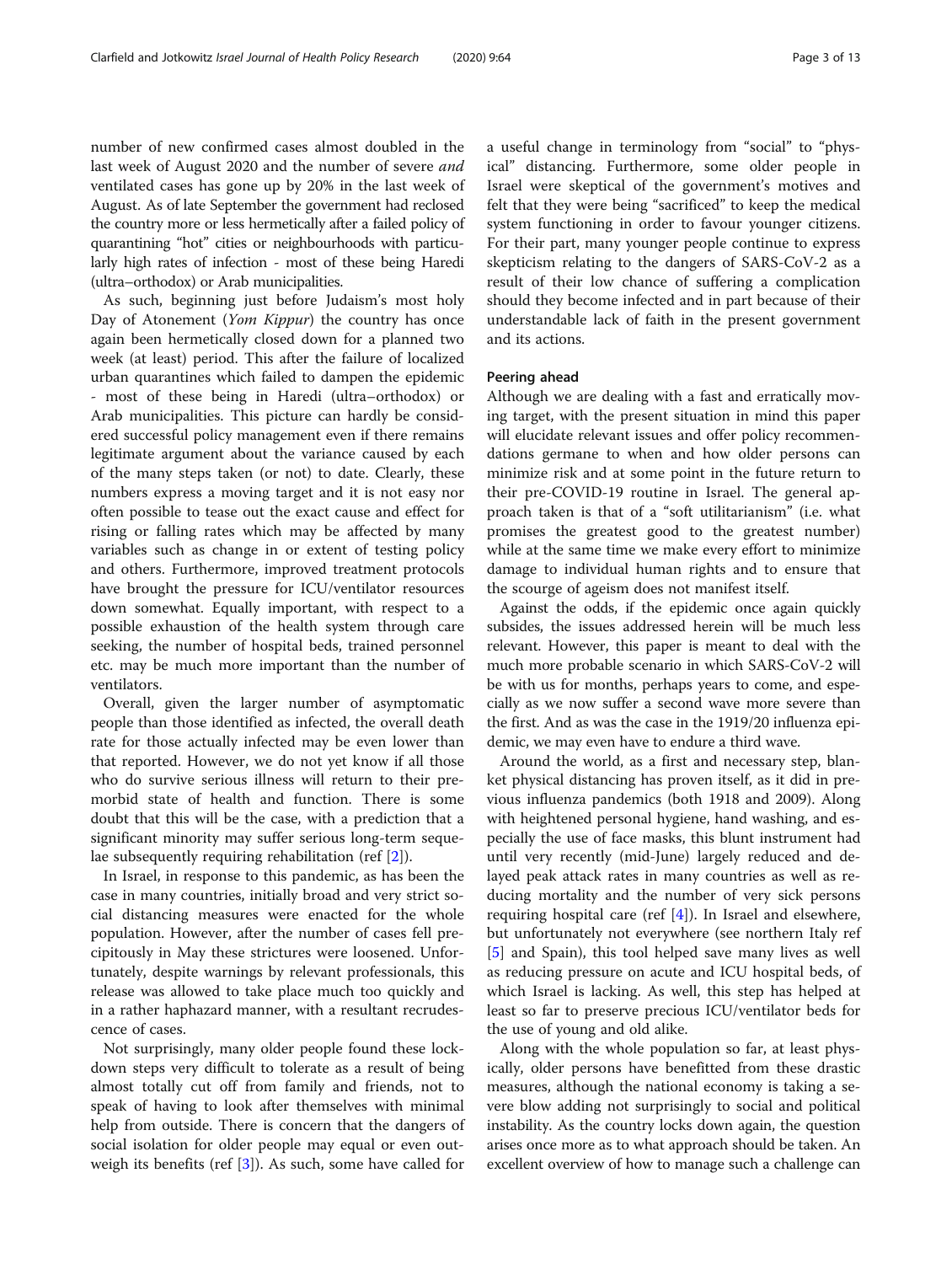be found in Tomas Pueyo's much cited article "The Hammer and the Dance" in which the "hammer" refers to the lockdown resulting in abrupt social distancing meant to flatten the curve and the "dance" to how we can get out of lockdown with the least possible loss of life whilst making every effort to maintain the economy ([https://medium.](https://medium.com/@tomaspueyo/coronavirus-the-hammer-and-the-dance-be9337092b56) [com/@tomaspueyo/coronavirus-the-hammer-and-the](https://medium.com/@tomaspueyo/coronavirus-the-hammer-and-the-dance-be9337092b56)[dance-be9337092b56](https://medium.com/@tomaspueyo/coronavirus-the-hammer-and-the-dance-be9337092b56)).

Explaining the hammer in an interview Pueyo stated, "I wanted to create a very strong metaphor ….that could represent the idea of something aggressive early on and then something less aggressive afterwards." He termed the next phase a dance …because it is a much more fluid phase. You need to know the steps of the dance and really apply them as if it were choreography. (See: [https://abc7news.com/society/viral-hammer-and-the](https://abc7news.com/society/viral-hammer-and-the-dance-influences-reopening-amid-pandemic/6199923/)[dance-influences-reopening-amid-pandemic/6199923/](https://abc7news.com/society/viral-hammer-and-the-dance-influences-reopening-amid-pandemic/6199923/) accessed 3 Sept., 2020).

With respect to older persons, however much it reduces risk, there is justifiable concern over the real health costs involved in physical distancing by keeping older persons confined too strictly and for too long to their homes. These include ill effects, both medical and psychological, especially on those of low socio-economic status ([https://www.nytimes.](https://www.nytimes.com/2020/06/08/opinion/coronavirus-elderly-suicide.html) [com/2020/06/08/opinion/coronavirus-elderly-suicide.html](https://www.nytimes.com/2020/06/08/opinion/coronavirus-elderly-suicide.html)).

Furthermore, there is some early anecdotal evidence from both here and abroad that many people have delayed clinic or ER visits for non-coronavirus conditions, putting their overall health at risk. It is also not clear under lockdown how many isolated older persons have been able to manage their day to day affairs – groceries, medications, household cleaning and repairs. All this is especially problematic when these people cannot avail themselves of the help of their children and/or neighbours. Without this aid it is difficult for such older persons to cope with social isolation and resulting loneliness.

In order to analyze this complex issue, whilst taking a morally defensible ethical stance, the approach herein attempts to balance the sometimes conflicting principles of medical ethics, namely: autonomy, beneficence (doing good), non –maleficence (not doing evil) and distributive justice.

#### The approach of formal Jewish law (Halacha)

With 80% of its population being Jewish and given the country's unique history, it will come as no surprise that Jewish law and traditions will sometimes influence both Israel's norms and laws. (See sidebar [2](#page-11-0).)

# Age, ageing, and ageism

#### Biological ageing: what is it?

The phenomenon of ageing does not necessarily lead to disease but it does gradually reduce the human organism's ability to withstand stress and is thus relevant to

considerations re the effects of the SARS-CoV-2 virus on older persons. (See sidebar [3\)](#page-11-0).

#### Age as a risk factor

Just as for many other diseases, there are "risk factors" for developing COVID-19, this term refers not to the disease per se but as something that increases a person's chances of developing one. For example, cigarette smoking is a risk factor for lung cancer, as is the metabolic syndrome for heart disease. However, having a risk factor does not guarantee that one will inevitably develop the illness in question. It just makes the disease more likely. For its part, chronological age (even when controlling for other characteristics) is clearly one of the most significant risk factors for COVID-19 pneumonia, the need for ventilator support and above all for death (ref  $[6]$  $[6]$ ). Why this is and what implications this fact might have for relevant policies will now be addressed.

# The SARS-CoV-2 virus and its correlations with age and ageing

Fortunately, for reasons not yet clear, young people (especially children 1–9 years old) seem hardly to be affected by this coronavirus. Although they are indeed very efficient spreaders to adults for influenza, it appears that with the coronavirus this may fortunately not be the case. Furthermore, although further work needs to be done to reach a firm conclusion, it is possible that young children may actually not constitute a significant danger to their teachers, parents or grandparents.

However, at the other end of the spectrum, as alluded to above, increasing age is most definitely an independent risk factor for complications and death once a person is infected (ref  $[6]$  $[6]$ ). For example, an intensive care audit from the UK showed a very poor COVID-19 pneumonia ICU survival rate for those over 70 of less than a quarter (only 24.3%) versus more than three quarters survival (75.7%) for those 16–49 years of age (ref [[7\]](#page-11-0)). A more recent study from northern Italy indicated an equally dire prognosis for older men admitted to ICU with a death rate of 40% for those 71–80 years old and 52% for those 80–90 (ref  $[8]$  $[8]$ ). The numbers were even higher if the patient had hypertension. There are similar figures from Israeli ICUs and elsewhere across the world. Tragically, although treatment protocols have indeed increased the chance of survival at all ages, the bottom line is that older persons who become ill enough to require ventilator support are very unlikely to survive.

An understandable point has been made that not all older persons are the same. For example, it has been argued that one can find an 85 year old who by a combination of good fortune, favourable genetics and careful lifestyle choices, is in better health than an individual 75 year old with none of these three characteristics. In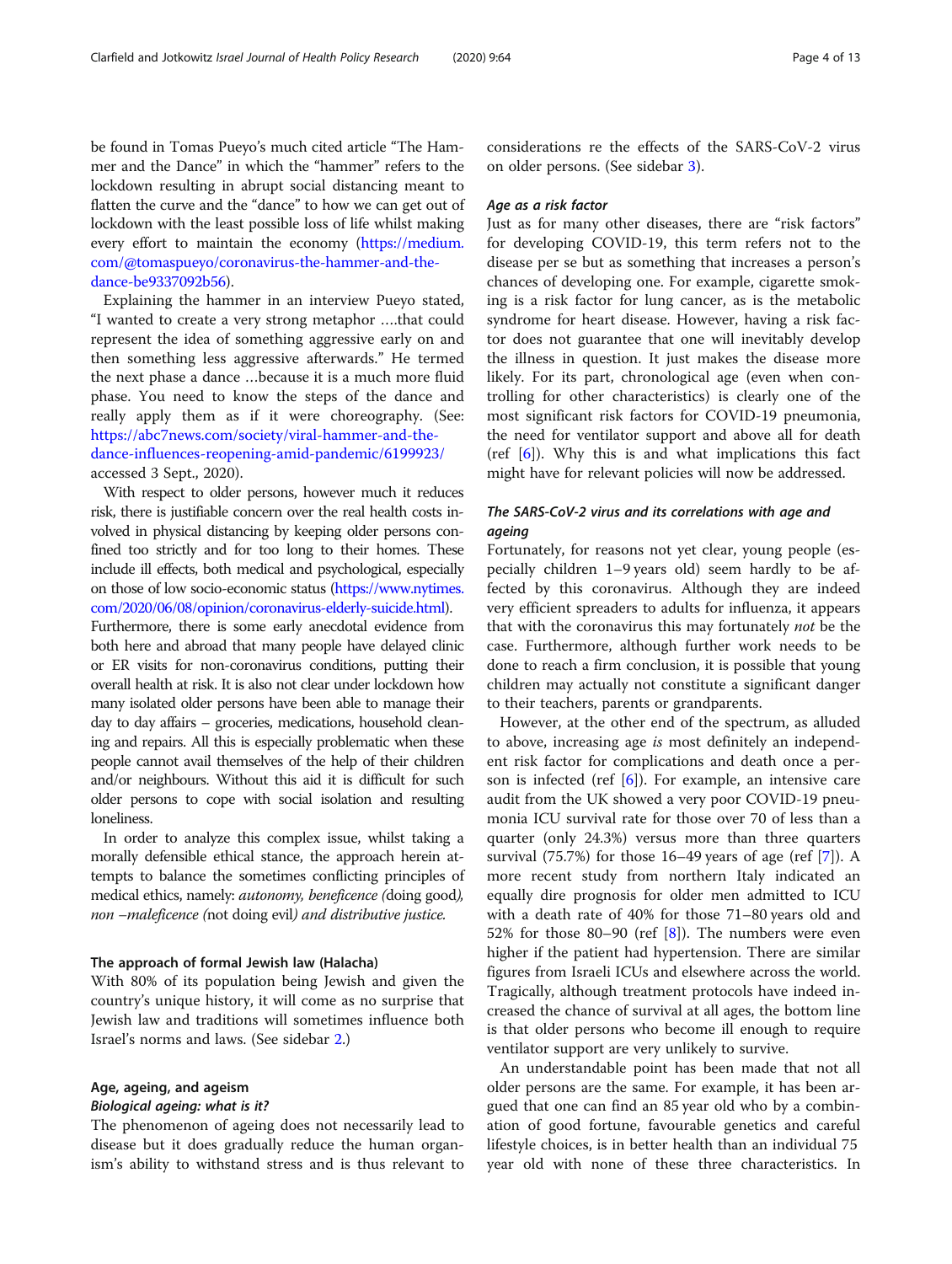other words, the "biological" age of a particular 85 year old may well be less than the chronological age of an individual younger by a decade or even two. While this may occasionally be the case, it would be very difficult to assess this phenomenon in any accurate or scientific way within an age cohort (e.g. 65–80 or 80+).

And unfortunately, despite the wishful thinking of many older persons and some mistaken authorities, the facts show that the older one is, the higher the risk even when controlling for various relevant co-morbidities. One study indicated that an 80 + year old with no known diseases still has fewer years left to live than does an 60– 6[9](#page-11-0) year old with 5 (!) co-morbidities (ref  $[9]$ ). Sadly, these facts put to rest the attractive myth that a heathy older person can be at lower risk from COVID-19 than younger people with co-morbidities.

To this end, the renowned American Centers for Disease Control (CDC) provide a simple guidance, listing two rubrics for risk: 1) older adults - even without comorbidity and 2) those with underlying conditions - at any age. (see: [https://www.cdc.gov/coronavirus/2019](https://www.cdc.gov/coronavirus/2019-ncov/need-extra-precautions/people-at-increased-risk.html) [ncov/need-extra-precautions/people-at-increased-risk.](https://www.cdc.gov/coronavirus/2019-ncov/need-extra-precautions/people-at-increased-risk.html) [html;](https://www.cdc.gov/coronavirus/2019-ncov/need-extra-precautions/people-at-increased-risk.html) accessed 25 Sept., 2020). So too did the Canadian Geriatrics Society make similar recommendations using age  $60 +$  (unrelated to the presence or absence of risk factors) as the number at which risk begins to rise (see: [https://cgjonline.ca/index.php/cgj/article/view/443/507;](https://cgjonline.ca/index.php/cgj/article/view/443/507) accessed 25 Sept., 2020).

Patients in nursing homes have been and likely will continue to be a particularly hard hit group, as has been observed in Europe [\(https://www.theguardian.com/world/2](https://www.theguardian.com/world/2020/apr/13/half-of-coronavirus-deaths-happen-in-care-homes-data-from-eu-suggests) [020/apr/13/half-of-coronavirus-deaths-happen-in-care](https://www.theguardian.com/world/2020/apr/13/half-of-coronavirus-deaths-happen-in-care-homes-data-from-eu-suggests)[homes-data-from-eu-suggests\)](https://www.theguardian.com/world/2020/apr/13/half-of-coronavirus-deaths-happen-in-care-homes-data-from-eu-suggests), Canada and in the US ([https://www.nytimes.com/2020/04/17/us/coronavirus](https://www.nytimes.com/2020/04/17/us/coronavirus-nursing-homes.html)[nursing-homes.html\)](https://www.nytimes.com/2020/04/17/us/coronavirus-nursing-homes.html). In Israel, although the absolute numbers remain low relative to many other countries, institutionalized residents still make up about one-third of the COVID-19 victims. This is of course bad news but fortunately we have not witnessed the terrible scenes of neg-

lect observed abroad. Fortunately, early on in the pandemic, the MoH published and at least partially enforced comprehensive guidelines as to how to deal with this sector [\(https://govextra.gov.il/media/16435/elderly](https://govextra.gov.il/media/16435/elderly-care-covid19.pdf)[care-covid19.pdf;](https://govextra.gov.il/media/16435/elderly-care-covid19.pdf) accessed 25 Sept., 2020) with a special team dedicated to dealing with this situation.

# "Lockdown" policies: ageism or age-protective?

In Israel, despite some protest, chronological age has been considered as one of the first criteria for social isolation or "stay at home directives", and ultimately considered the last to be released from lockdown. There are several reasons to support such a consideration as well as counter arguments. These are addressed now, followed by a possible solution which attempts to balance the main conflicting considerations. Such guidelines need to be scientifically valid, transparent, workable, and insofar as possible, fair so that most in society will be able and agree to buy into it.

# Ageism

However before moving on, one must address the complex issue of "ageism". It was the late, great gerontologist Dr. Robert Butler who first defined the term, which according to the WHO constitutes " … the stereotyping, prejudice, and discrimination against people on the basis of their age [alone]. Ageism is widespread and an insidious practice which has harmful effects on the health of older adults. For older people, ageism is an everyday challenge. Overlooked for employment, restricted from social services and stereotyped in the media, ageism marginalizes and excludes older people in their communities." (see: <https://www.who.int/ageing/ageism/en/> accessed 25 Sept., 2020).

Clearly, the use of someone's chronological age to stereotype and discriminate (in the social sense of the word) is completely unacceptable. For example, age cannot be a criterion for a job for which it is not relevant (e.g. accounting, childcare or academic promotions, etc.). But some well-accepted regulations do use chronological (not even "biological") age as an inclusion and exclusion criterion for certain types of work. Common sense is called upon here. For example, it is unlikely that most passengers, even the most gerontophilic, would feel completely comfortable watching two otherwise healthy 90 year old pilots enter the cockpit to preside over a 12 h trans-Atlantic flight. In recognition of this logic, even though one could claim it is an expression of ageism, most authorities restrict commercial airline pilots' license to those younger than 65. Even then they must also prove that they are healthy ([https://www.easa.europa.eu/sites/default/files/](https://www.easa.europa.eu/sites/default/files/dfu/EASA_REP_RESEA_2017_1.pdf) [dfu/EASA\\_REP\\_RESEA\\_2017\\_1.pdf](https://www.easa.europa.eu/sites/default/files/dfu/EASA_REP_RESEA_2017_1.pdf)).

In contrast, a situation in Israel where sadly ageism is still definitely at work can be found in the agemandatory retirement laws governing academia and the civil service. In our view these policies are wrongheaded but this issue is beyond the purview of this paper.

#### Reverse ageism?

On a more positive note, chronological age is used to entitle a universal pension or rights for certain services (e.g. in Israel, homemaker hours according the Nursing Care Act, etc.). Age also confers discounts on public transport to wealthy older persons rather than poorer younger ones – a case of "reverse ageism?" More trivial perhaps, but still relevant to this discussion, there seems to be no serious societal objection to older person receiving discounts to films, concerts and even municipal taxes, simply on the basis of age alone. One could even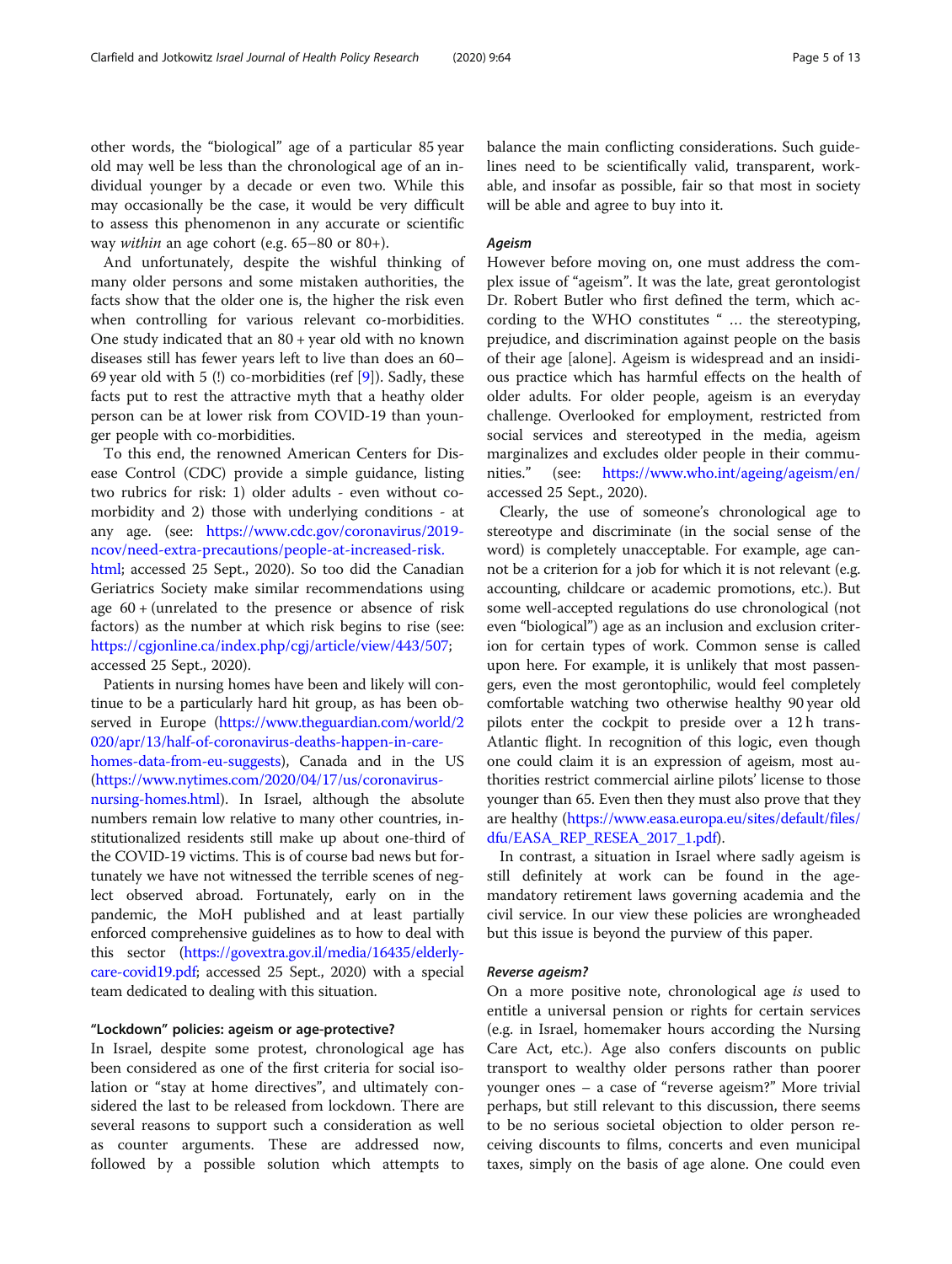argue that we use age to discriminate to a significant degree against younger people, e.g. forcing (almost) all Israeli youth to register for the military draft at age 17 and obligating most of them to serve their country and possibly endangering themselves to protect their elders for at least 2–3 and sometimes many more years during their own early and formative years, returning to serve in the reserves for many subsequent years. Might this not be considered another example of "reverse ageism"?

# Grey on Grey ageism

Writing recently in the BMJ, one British authority pointed to a disturbing phenomenon. "What is undoubtedly ageist is a collective fear of ageing and death in our societal and media values, meaning that appearing old is seen as being diminished, invisible, and unvalued by society. This in turn leads to older people themselves 'othering' any older people they see as being vulnerable, different from their more youthful and active selves. This can lead to 'grey on grey' ageism." (ref [[10](#page-11-0)]). True, but even worse in our view has been society's lack of preparedness for how this virus could affect older persons that constitutes the true expression of discrimination against older persons – both in Israel and abroad.

#### Autonomy versus beneficence (aka "paternalism")

For those older persons who, despite knowing the facts, might chose to take risks and expose themselves to this virus, some will argue against an ageist "paternalism" that would prevent them from exercising their human rights. This means that a person at risk at any age must be free to make an individual decision as to whether he/ she is willing to go back out into society, take the risk of falling ill with COVID-19 and accept the consequences, however dire they may be. This claim, in contrast to the one re the older airplane pilot falling ill and endangering all passengers, assumes that older persons are only endangering themselves were they end up needing hospitalization or an ICU bed.

Indeed, should this second wave respond to steps being taken and wane quickly and Israel be assured that we have enough ICU beds to manage any surge, this claim will be valid and the older person or anyone with other risk factors must be free to take their chances. However, as we are now riding a second wave, this argument (supporting autonomy) seems much less valid in that it will be also be crucial to protect the stock of hospital and ICU beds so that they would be available for as many as possible – young and old. In such a case it may well become necessary to be stricter in regulations taking distributive justice into account by enforcing isolation of all high risk groups, older persons among them.

For its part, the Israel Gerontology Association (long the lead in many important age advocacy initiatives) joining a coalition with four other organizations, have mobilized in the direction of protecting the autonomy of older persons against what they view as an ageist paternalism. They argue that using chronological age as a sole criterion discriminates against some older healthy persons who they claim may even be at less risk than younger sicker people. Recently this coalition responded to the Joint Questionnaire of Special Procedures Mandate of Older Persons sent out by the UN (see: [https://www.](https://www.ohchr.org/EN/HRBodies/SP/Pages/Joint-questionnaire-COVID-19.aspx) [ohchr.org/EN/HRBodies/SP/Pages/Joint-questionnaire-](https://www.ohchr.org/EN/HRBodies/SP/Pages/Joint-questionnaire-COVID-19.aspx)[COVID-19.aspx;](https://www.ohchr.org/EN/HRBodies/SP/Pages/Joint-questionnaire-COVID-19.aspx) accessed 25 Sept., 2020).

The coalition did make some important points, warning for example of the dangers posed by ageism to Israel's older population brought on by the COVID-19 crisis (personal communication Prof Yitzhak Brick). Unfortunately, the coalition members also made the incorrect claim that chronological age is not an independent risk factor for COVID-19 complications, despite the clear evidence that it is. For example, in error they offer that, "[F] irst, it was clear that there is no difference between old and young people with regard to infection. Secondly, most of the older persons who died from the disease suffered from co-morbidities and severe health risk factors. 40% of the people who died from the Covid-19, came from long term facilities." Their statement goes on, claiming, " … .that the chronological age cannot be the sole criterion [as to who needs to stay at home], as some people at high age are fit and healthy and others who are younger can be sick and frail, old persons are not all the same. Policy makers should not depend on the chronological age when they decide about who has the right to go out of his home or not, and the decision should be made by the person himself [italics ours]."

This error of fact, the claim that chronological age is not an independent risk factor, does no service to the elderly and will in fact mislead those who need to make difficult decisions in the weeks and months ahead. Others, such as the British Society of Gerontology have made similar claims (ref  $[11]$  $[11]$ ). There is also a growing protest movement among some older people in Israel (ref  $[12, 13]$  $[12, 13]$  $[12, 13]$  $[12, 13]$ ) as well as in Europe [\(https://www.wsj.com/](https://www.wsj.com/articles/older-europeans-reject-calls-to-remain-in-isolation-as-lockdowns-ease-11589112002) [articles/older-europeans-reject-calls-to-remain-in-isola](https://www.wsj.com/articles/older-europeans-reject-calls-to-remain-in-isolation-as-lockdowns-ease-11589112002)[tion-as-lockdowns-ease-11589112002;](https://www.wsj.com/articles/older-europeans-reject-calls-to-remain-in-isolation-as-lockdowns-ease-11589112002) accessed 25 Sept., 2020) arguing against the justification of such strictures.

Beyond the issue of ageism, this argument rejects any offer of beneficence, adducing autonomy as the highest ethical value. However, most liberal democracies do put a limit on such considerations in other relevant domains and most citizens will accept these restrictions as reasonable. For example, at any age, one must wear a seat belt when driving. Societies demand such steps not only to protect the individual and his/her family (principle of beneficence, aka "paternalism") but also in order to preserve the commons (principle of distributive justice). In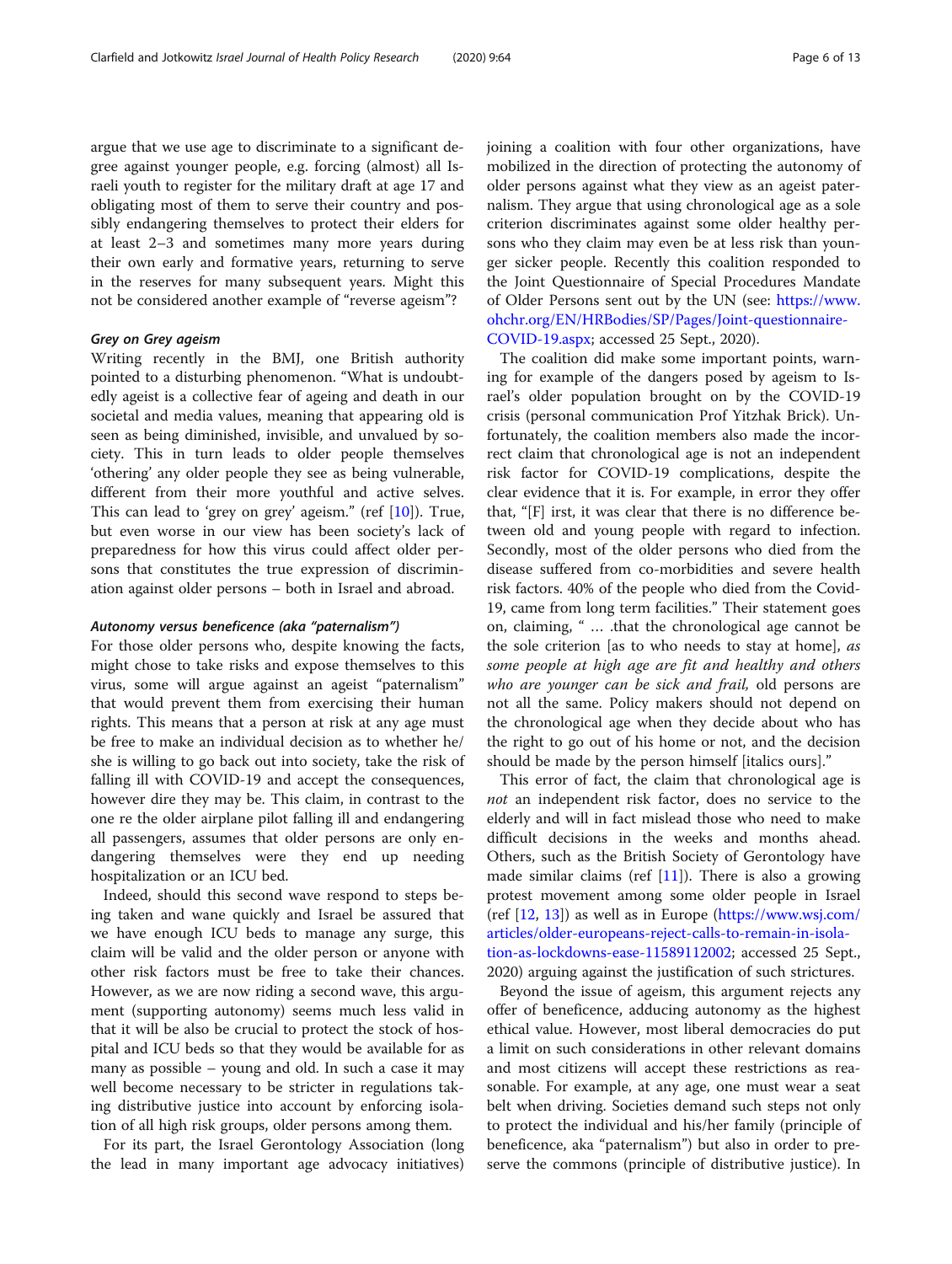the absence of such strictures, society would be more likely to lose the productive years left to an individual who is killed or badly injured in a car accident. In the spirit of both beneficence and distributive justice, lowering the costs to society of premature death or the subsequent rehabilitation of those who survive a car accident seems a reasonable consideration which justifies the (partial) curtailment of a citizen's autonomy.

Closer to the elder pilot argument is the dire effect that too many people (at any age) simultaneously falling ill with COVID-19 would have on hospital services particularly but not exclusively ICU/ventilator beds (principle of distributive justice). Although we are still not (yet) in that dire situation in Israel, this is not just a theoretical argument as we have seen examples from around the developed world of health services becoming overwhelmed or coming very close to doing so as a result of too sudden and heavy a surge on bed and personnel availability (ref [[5,](#page-11-0) [14\]](#page-11-0)).

According to this argument, it is not only in the personal interest of high risk people (older persons as well as younger people with co-morbidity) to make every effort to avoid infection. As well, the argument goes, they should do so in order to help maintain the viability of a health system given that this organization needs to be capable of looking after them should they (or their children or other younger persons) fall ill.

Of interest is the sense that despite the recent relaxation of formal strictures, preliminary data from Israel's largest Health Fund (Clalit) suggest that older persons seem to be voting with their feet to protect themselves. They seem to be voluntarily observing stricter behaviours than those demanded by the Israeli government. As pointed out in The Times of Israel on 12 July, 2020, Though Israel's infection rate has soared to some 1200– 1400 new cases a day in recent days, the percentage of serious cases has been far lower. For example, at the height of the first wave in mid-April, some 180 of a total 9800 active cases were considered serious, or about 1.8%. On Saturday [11 July, 2020], 134 of 18,296 cases were considered serious, or about 0.7%. (see: [https://](https://www.timesofisrael.com/at-risk-groups-less-hard-hit-in-2nd-wave-causing-fewer-serious-cases-analysis/) [www.timesofisrael.com/at-risk-groups-less-hard-hit-in-2](https://www.timesofisrael.com/at-risk-groups-less-hard-hit-in-2nd-wave-causing-fewer-serious-cases-analysis/) [nd-wave-causing-fewer-serious-cases-analysis/;](https://www.timesofisrael.com/at-risk-groups-less-hard-hit-in-2nd-wave-causing-fewer-serious-cases-analysis/) accessed 25 Sept., 2020).

# Older persons who advocate for the strengthening of distributive justice

Against the claim of "ageism" and in the spirit of supporting both "distributive justice" and intergenerational solidarity, others feel that especially in a situation of a critical imbalance between demand and ICU resources, it is indeed justified to use chronological age as a criterion (among others of course) for the allocation of scarce resources. For example, a noted American medical ethicist Franklin Miller (himself 71 years old) offered, "If demand for ventilators keeps growing and further outstrips supply, I believe it could be justifiable as a matter of policy to forgo mechanical ventilation for all patients 70 years of age and older who have a medical condition that puts them at elevated risk of death, such as chronic renal disease, cardiovascular disease, diabetes, and chronic lung disease" (ref [[15\]](#page-11-0)). Another authority, Larry Churchill went even further offering ("as I approach my 75 year") his own personal ethical approach which would give priority to a younger person (ref [\[16](#page-11-0)]). Closer to home, A.B. Yehoshua one of Israel's foremost writers and thinkers, expressed himself in a similar vein (ref [\[17](#page-11-0)]).

Not all will accept nor support this stance but it does seem to be a position taken by at least some older persons. Of interest, colleagues from the field of social gerontology have objected that even such self-sacrifice is in their view still ageist. Obviously, none of the three abovementioned distinguished older persons would agree. Undoubtedly they would hold that not allowing one to take this approach constitutes an unjustified attack on their autonomy.

# Possible need for ICU/ventilation triage (distributive justice)

Should the present second wave tower high enough to threaten to overwhelm Israel's limited supply of ICU and ventilator stock (as was observed in Italy, Spain and NY State several months ago), the need for difficult choices will inevitably arise. Much has been written about the vexed subject of ventilator triage (ref [[18](#page-11-0)–[20\]](#page-11-0)). Relevant statements have also been published by the Israel Geriatrics Society in Hebrew on the website of the Israel medical Association (ref  $[21]$  $[21]$ ) and in a modified English version in a geriatrics journal (ref [[22\]](#page-11-0)) as well as by a public commission set up by the MoH (ref [[23\]](#page-11-0)).

Should they wish, and we believe many might elect to do so, a significant number of older persons could voluntarily avoid ending up a triage case or at least ensure clarity relating to their wishes should they reach such a fork in the road. In a thoughtful piece in the NEJM, Aronson recently offered, "I know many happy engaged elders in their 70s, 80s, 90s, and 100s … who would not want to be put on a respirator … Patients and [the US] health care system would be better served if all adults and elders use some of the spare time created by our new, home–confined lives to discuss and document their care preferences, whether the goal is aggressive, supportive or palliative care." (ref [[24\]](#page-11-0)).

Unfortunately, Israel is still quite far behind other industrialized countries in this domain, only recently beginning any discussions on the possibility of "a good death" (ref [\[25\]](#page-11-0)). Even worse, it is still very difficult and expensive to legally appoint someone an enduring power of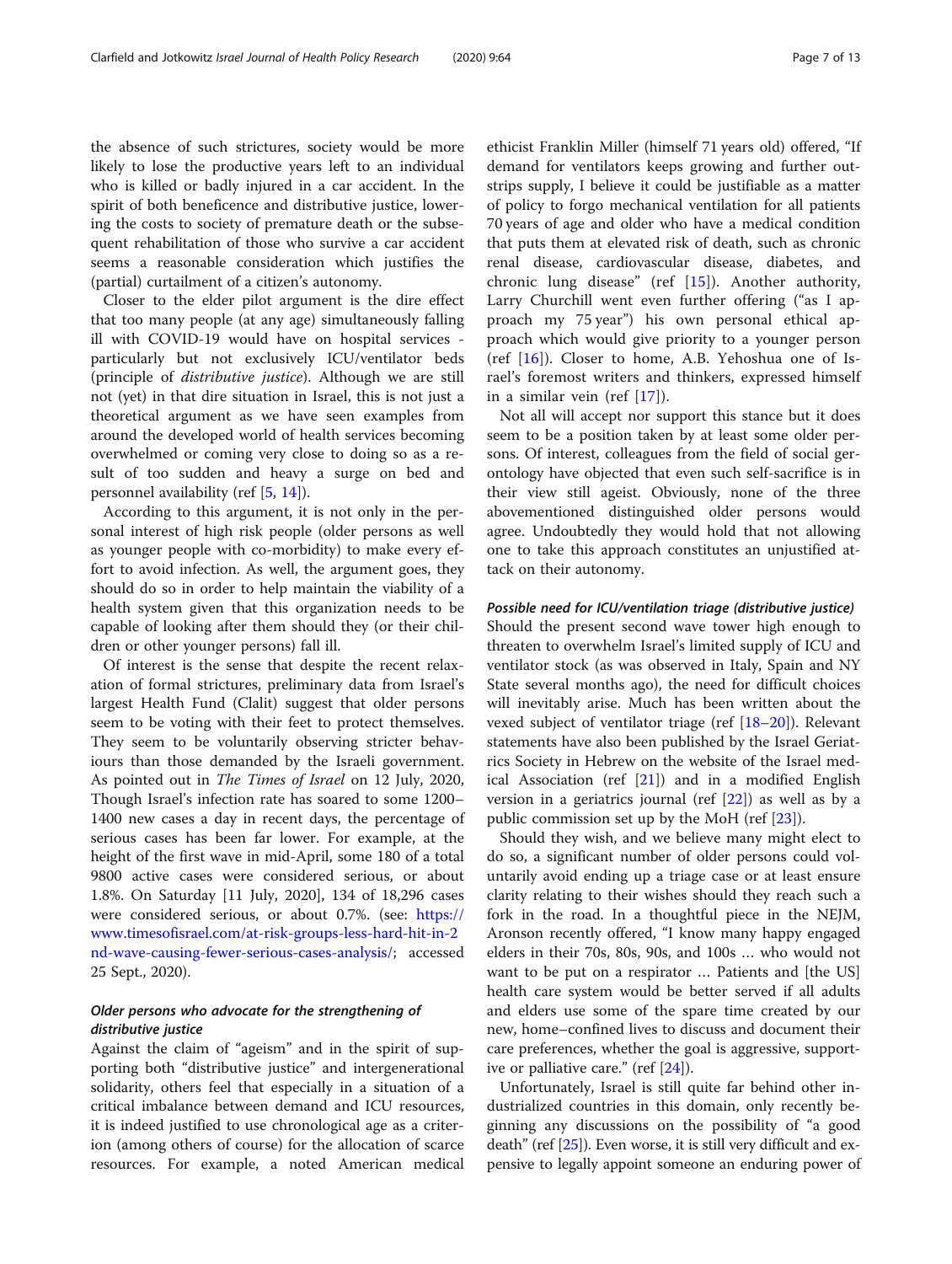attorney which is another way to reduce conflict and misunderstandings over this fraught issue. Furthermore, problems of cognitive decline, impaired vision and hearing, not to speak of linguistic mismatch between health care personnel and their older patients (not uncommon in Israel), could interfere with an older persons' understanding their situation and expressing their relevant wishes.

Aronson bemoans the dire effects of the absence of such planning (for any reason) which " … increases the suffering at the end of life …" with the presence of such documents helping " … people with serious or lifelimiting illness to live and die according to their personal preferences" (ref [\[24\]](#page-11-0)). Relevant efforts must swiftly be made to avoid the maleficence that might follow from ignoring this urgent need.

# Ensuring non-maleficence (primum non nocere)

For various reasons related to history and culture, Israeli elders, even those with a very short life span (including people with advanced cancer or severe dementia) are often subjected to far more aggressive treatment than would be the case in other western countries. Sadly, this phenomenon is observed even when such interventions are clearly futile and painful (ref [\[26,](#page-11-0) [27](#page-12-0)]). As such, in many cases, when an older person falls acutely ill in Israel, he/she may be subjected to invasive procedures and an admission to ICU etc. This despite the fact that had the older person really understood what was actually involved, they may well not have agreed to such an intervention. It is thus society's solemn duty to ensure that older persons clearly understand what the automatic fallback options are should they not have made their prior wishes known.

Furthermore, as addressed above, it is essential that older persons understand the fact that age is an independent risk factor for COVID-19 complications and death. Suggesting otherwise, despite the clear evidence that it is, does them a terrible disservice in that they may act to endanger themselves by thinking that as a "healthy" older person they are at lower risk than they actually are.

#### How to manage this second wave?

As Israel enters its second lock-down (in late September coinciding with the Day of Atonement [Yom Kippur]) It is worth studying the approach by Pueyo alluded to above (ref [https://medium.com/@tomaspueyo/corona](https://medium.com/@tomaspueyo/coronavirus-the-hammer-and-the-dance-be9337092b56)[virus-the-hammer-and-the-dance-be9337092b56\)](https://medium.com/@tomaspueyo/coronavirus-the-hammer-and-the-dance-be9337092b56). But the truth is that at this stage, no-one has yet choreographed either a perfect "hammer" or "dance". All agree that it is economically and socially unsustainable to keep most of the population locked down and laid off indefinitely, even at the cost of more COVID-19 deaths. Without health, there is no wealth; but the opposite is also

true. As such we must open up our societies as quickly but as we safely can.

All of the suggestions offered below, in order to be humane (encouraging beneficence and maximizing nonmaleficence) and fair (distributive justice) and in part to compensate older citizens for having to wait until the younger ones are first "released", will require that society take some important steps in parallel. These would include ensuring that during the hammer and even for some time afterwards, older housebound persons would have their daily needs met – material, medical and psychological. Space does not allow us to go into detail but an example would be special "older hours" for food stores, facilitated home delivery, availability of handymen, plumbers and electricians who would be on call via a central number, etc. and other relevant supports.

All of these suggestions require that the MoH, along with other relevant government agencies, keeps its finger on the pulse of the epidemic – opening the faucet, testing and opening or closing it further depending on the results of extensive and focused testing.

## A step-by-step proposal

- 1) With respect to the at-risk populations (those with relevant medical illnesses *and* older age), so far, even though the number of infected person is rising once again, at the date of writing (late October, 2020) the program recommended herein is still voluntary. This however could change should the situation worsen significantly. One hopes that relevant professional organizations (such as the Ministry of Health and the Israel Geriatrics Society) NGOs such as JOINT-ESHEL and lay bodies will use their influence to convince older people and others at high risk to voluntarily follow these guidelines, as they are both in their own individual interest and that of society's – with or in the absence of a lockdown. Many of these steps have been taken previously but we are aiming at a rapidly moving target. However, should we reach a catastrophic situation of overwhelmed emergency rooms, insufficient ventilators (and/or the team members needed to manage them), mandatory lockdown of all high risk persons of any age might be required.
- 2) Save lives and protect the system (in that order). Although it should be obvious by now, the three essential steps are physical distancing, wearing a face mask and frequent hand washing. And it is indeed distressing to observe how few young people in Israel (and others around the world) seem to have internalized the need for such simple but efficacious behaviours. There are even a few world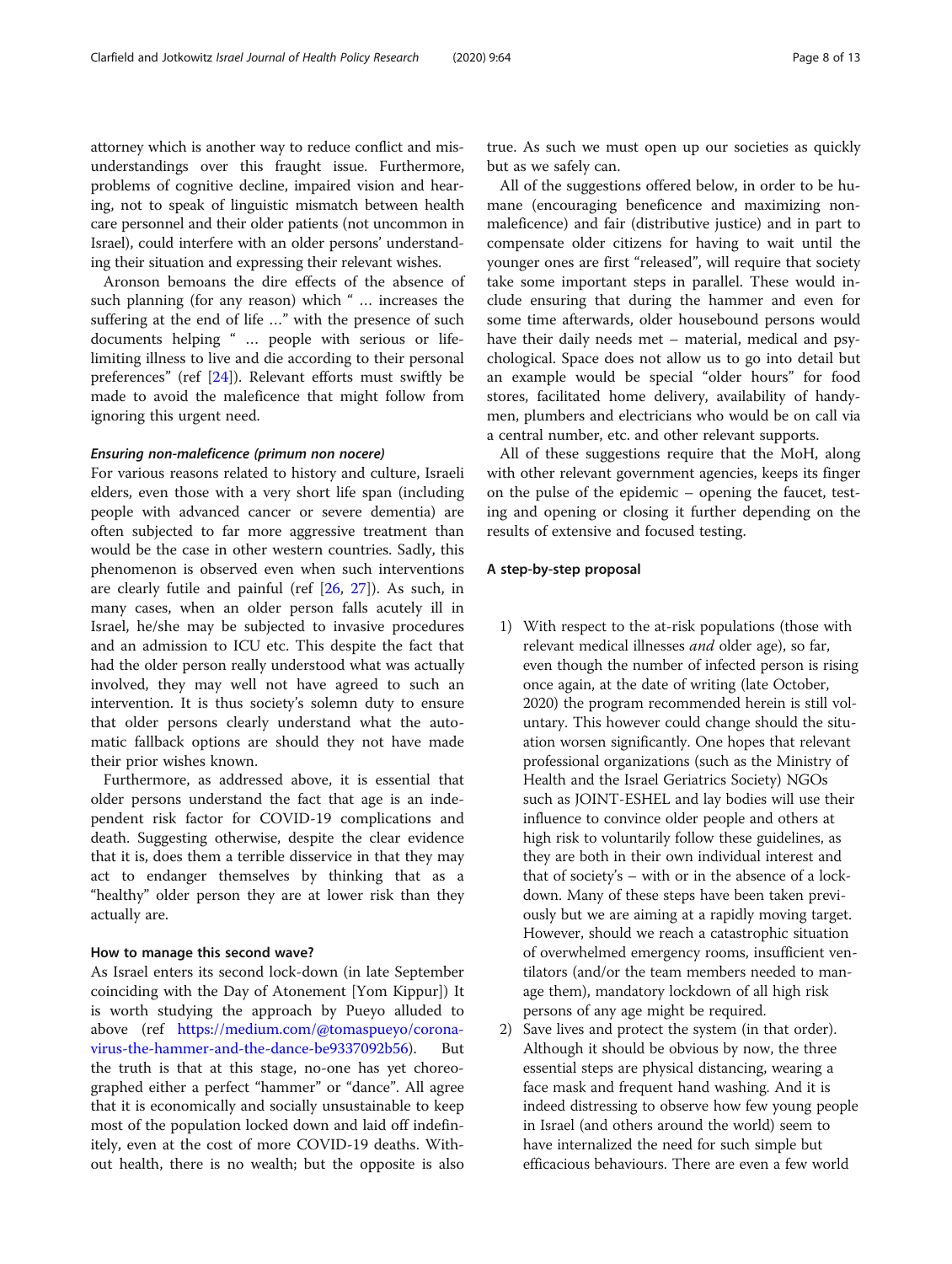leaders who demonstrably refuse to cover their offending upper airways although fortunately this is largely not the case in Israel. To this end, the state needs to more aggressively ensure the promulgation, explication and enforcement of relevant regulations and the supply of appropriate kit in public spaces. Here we would expect the MoH to lead the way with public health announcements supported by the media, neither of which have as yet excelled in this domain.

- 3) It is critically important that public personalities, cultural figures, athletes and above all politicians follow and are seen to follow the rules. It is particularly difficult to ask the populace to act in a compliant manner especially when at least three of Israel's leaders (all over age 70), Prime Minister Benjamin Netanyahu, President Ruby Rivlin, and most egregious of all, the then Minister of Health (!) Rabbi Yacov Litzman all shamelessly broke the MoH rules over the recent Passover holiday. And in early July the newly appointed Minister of Health Yuli Edelstein also flouted his own ministry's regulations. We are not alone, as many leaders from around the world have acted in a similar irresponsible way, but in this domain all politics are local. Of interest is the welcome public apology recently offered by Pres Rivlin for his un-leader-like behaviour during the last major Jewish/national holiday of Passover (see: [https://www.timesofisrael.](https://www.timesofisrael.com/as-lockdown-set-to-begin-rivlin-apologizes-for-leaders-virus-failures/#gs.gk20fz) [com/as-lockdown-set-to-begin-rivlin-apologizes-for](https://www.timesofisrael.com/as-lockdown-set-to-begin-rivlin-apologizes-for-leaders-virus-failures/#gs.gk20fz)[leaders-virus-failures/#gs.gk20fz](https://www.timesofisrael.com/as-lockdown-set-to-begin-rivlin-apologizes-for-leaders-virus-failures/#gs.gk20fz) accessed 19 sept,2020). However, to the best of our knowledge, he is the only miscreant who has offered any such contrition.
- 4) All of the steps outlined herein are mutually supportive. Sensible physical distancing must be explained and defined so that older persons aren't unnecessary "imprisoned" in their apartments – in other words, needlessly distanced socially. For example there is very little risk involved in meeting children and grandchildren outside in a park or garden strictly separated by 2 m and wearing masks, etc. Overly stringent, contradictory and irrational guidelines offered by the MoH characterized the first wave and caused significant and entirely unnecessary suffering among older persons, especially but not only in Sheltered Housing (diur mugan).
- 5) In the fall and early winter it will also be especially important to ensure a robust influenza vaccination program with wide availability of anti-flu medications (e.g. oseltamivir  $[Tamiflu]$ ) given that the rise in flu cases which usually begins in November will be superimposed on the ongoing COVID-19

pandemic. In this vein health personnel must be encouraged and perhaps even legislated to take a mandatory flu vaccine, given the disappointingly low rates of uptake by this crucial sector in Israel in past years. Further clinical guidance must be offered to older persons and physicians in the field as to how to handle a patient presenting with nonspecific "flu-like" symptoms from Nov-March – swabbing, an algorithmic strategy if positive or negative for flu or SARS-CoV-2, etc.

- 6) All persons over age 60, even without co-morbidity, must clearly understand that they are at increased risk for complications and death should they become infected; the older, the greater the danger. This is the case even for an otherwise robust older person. Comorbidity adds risk to chronological age; patients and their doctors must understand this clearly. Despite pushback by some ill-informed Pollyanna's, this message must be forceful and clear. Here NGOs such as the Israel Association of Gerontology and JOINT-ESHEL could help spread the evidence-based word.
- 7) Many who fall seriously ill may elect to be hospitalized and if necessary ventilated (see above). However, there will be those who do not wish to undergo this procedure, instead opting for a more palliative approach. In order to exercise their autonomy, all adult citizens (especially those with any relevant co-morbidity and all those > 60 years) should sign an advance directive. These are available on line from the MoH (see [https://www.health.](https://www.health.gov.il/Services/Citizen_Services/DyingPatientLaw/Pages/DyingPatientRequest.aspx) [gov.il/Services/Citizen\\_Services/DyingPatientLaw/](https://www.health.gov.il/Services/Citizen_Services/DyingPatientLaw/Pages/DyingPatientRequest.aspx) [Pages/DyingPatientRequest.aspx](https://www.health.gov.il/Services/Citizen_Services/DyingPatientLaw/Pages/DyingPatientRequest.aspx)). As well, it is advisable to prepare an enduring power of attorney (ייפוי כוח). It is most unfortunate that in Israel this process is so complex and expensive and the Ministry of Law shares responsibility for this dire situation. Hopefully in the near future, it will be simplified and further encouraged. In the true interest of their older clients, relevant groups such as the Israel Association of Gerontology, JOINT-ESHEL and other members of the abovementioned "Coalition" should lobby to simplify these procedures and to convince more citizens to take this essential step in order to protect the exercise of their autonomy. In the absence of such guidelines, faced with a patient ill with COVID-19, clinicians will find it difficult to know what the individual patients' wishes are re ventilation. From the legal point of view in Israel, family members have no formal say in such decisions unless they are the legal guardian (אפוטרופוס (of an older person or have the enduring power of attorney mentioned above.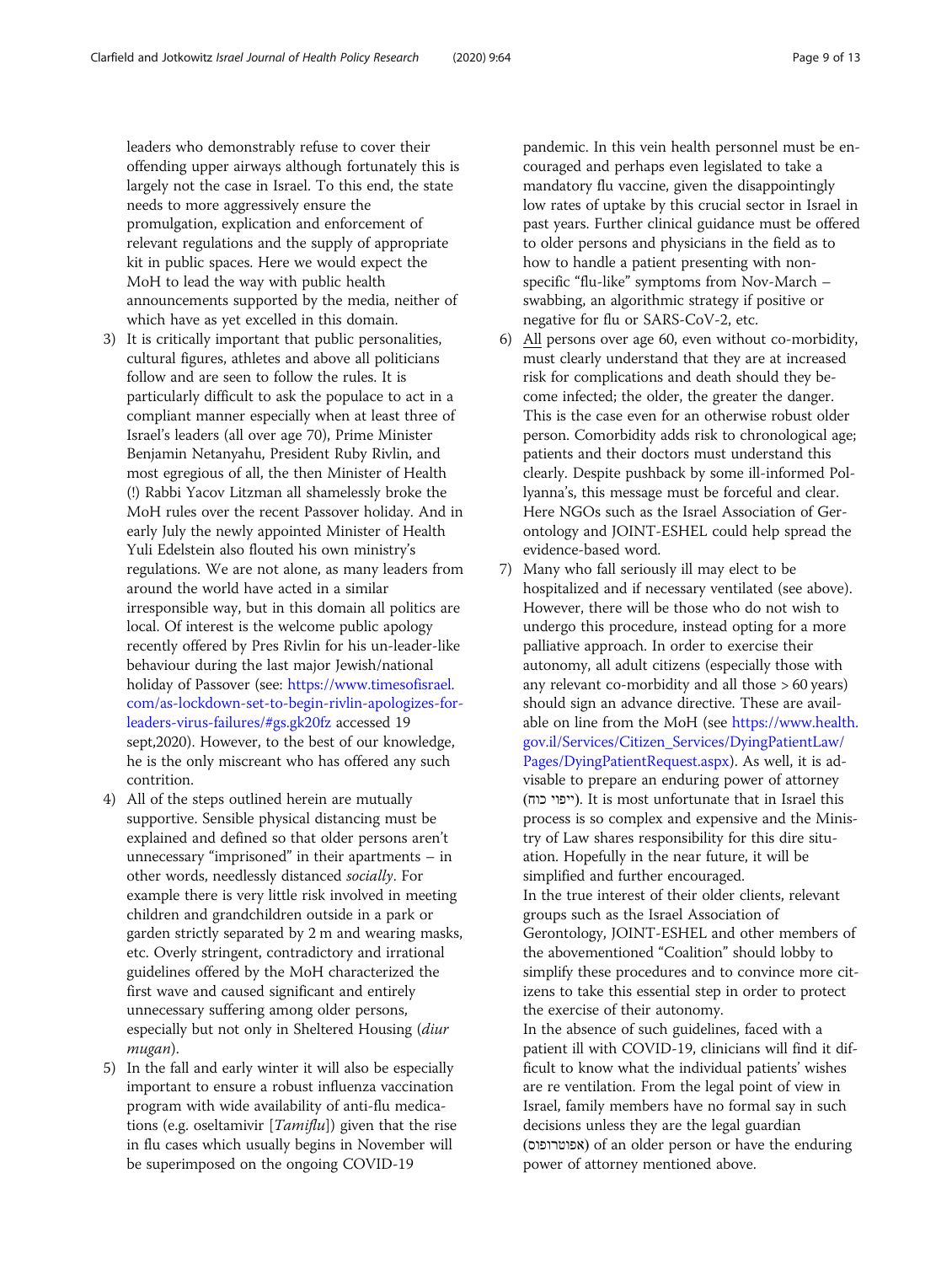- 8) At present (late October), while under increasing strain, Israel's hospitals are still just able to cope with the influx of COVID-19 patients. However, this balance could change rapidly and should a severe mismatch between needs and resources develop, one would seriously have to consider the need for triage (see above). In this domain much has been written about chronological age alone not being a relevant consideration but most understand that this factor cannot be ignored. Furthermore, adding a moral twist to the debate, doing so may be considered by some as practicing ageism. However, in our view, while age alone should not be used as a factor in triage decision making, common sense and the fact that mortality goes up logarithmically with age as well as the chance of coming off a ventilator becomes vanishingly small, it cannot be ignored. The MoH would do well to introduce these guidelines into the legal regulations where relevant.
- 9) Those persons with significant comorbidity (at any age) are considered as belonging to the older person (60+) category. Under present conditions they should be advised, insofar as is possible, to stay "shielded". However, using similar logic to that pertaining to ventilator triage, should the situation worsen significantly, in the spirit of maximizing distributive justice, consideration would be given to enforcing such behaviour.
- 10) Returning to *all* older persons  $(60+)$ , depending on the results of the steps described above, if the situation once again allows, they should be encouraged to return to normal function - but only gradually and carefully. This would pertain to all "vulnerable" persons at any age with serious underlying health conditions (as previously outlined) and those whose immune system is compromised such as by chemotherapy for cancer and other conditions requiring such therapy.
- 11) Unfortunately much poor (and confusing) advice was disseminated to older persons during the initial lockdown with the MoH failing to provide timely and accurate advice re prevention and health promotion. As we have now entered a new lockdown, the following recommendations would pertain. Even now these guidelines are relevant to all older persons and any younger people at high risk.
- i. Although not always easy to do so accurately, each person can try to determine his/her own risk from the coronavirus and make decisions accordingly. The MoH should help by providing simple evidence-based guidance to people, taking into account one's risk profile, medical history and, if necessary, consultation with the individual's family doctor. The MoH has published a schema on their

website, but it is difficult to find, confusing and not known to most older persons.

- ii. Even in the event of a strict "lockdown", persons of any age should still get out of their apartment and enjoy as much physical exercise as possible. There is no good medical rationale to prevent people at any risk not to walk, jog, outdoor yoga /tai chi, etc. - as long as masking and physical distancing are maintained.
- iii. Re essentials (health, shopping, essential services), people at risk should get as much help as possible from delivery services, friends, family and the local authorities in order to minimize going out for these needs. Some people will need assistance from the state/municipality to manage. Examples of sensible social engineering taken in other countries include having supermarkets maintain certain hours for high risk persons and directing shoppers through aisles in a "one way" direction while also enforcing the two meter rule. To the best of our knowledge, none of this exists today The Health Funds (kupot haHolim) will need to be ready to provide adequate medical services at home and/or at specially configured clinics at specific hours in the day.
- iv. All persons at risk need to maintain strict physical (not social) distancing including from family members (especially those aged 10+). With any outside contact, masks must be worn by all and no physical contact is allowed, including for example, passing plates of food back and forth. Family visits outside in a private garden or public park should be allowed as long as everyone stays more than 2 m apart.
- v. Some older people may choose, in the spirit of maximalising distributive justice and out of a sense social solidarity towards the younger generation (as for example expressed by A. B Yehoshua among others alluded to above ref [\[15](#page-11-0)–[17](#page-11-0)]) and out of concern regarding their individual risk, to maintain even stricter social isolation as well as to give priority to younger persons. This decision should be neither minimized nor mocked. Whatever one's thoughts about ageism, this choice is to be honoured and respected as a legitimate expression of the at-risk person's autonomy. We live in a society where certain younger age and occupational groups sacrifice for the health, safety and security of those older than them and this must be a bidirectional phenomenon – especially between consenting adults.
- vi. As addressed above, all older persons should be encouraged and if necessary helped to make and document decisions about advanced directives so that their wishes can be respected should their health suddenly deteriorate. This expression of autonomy is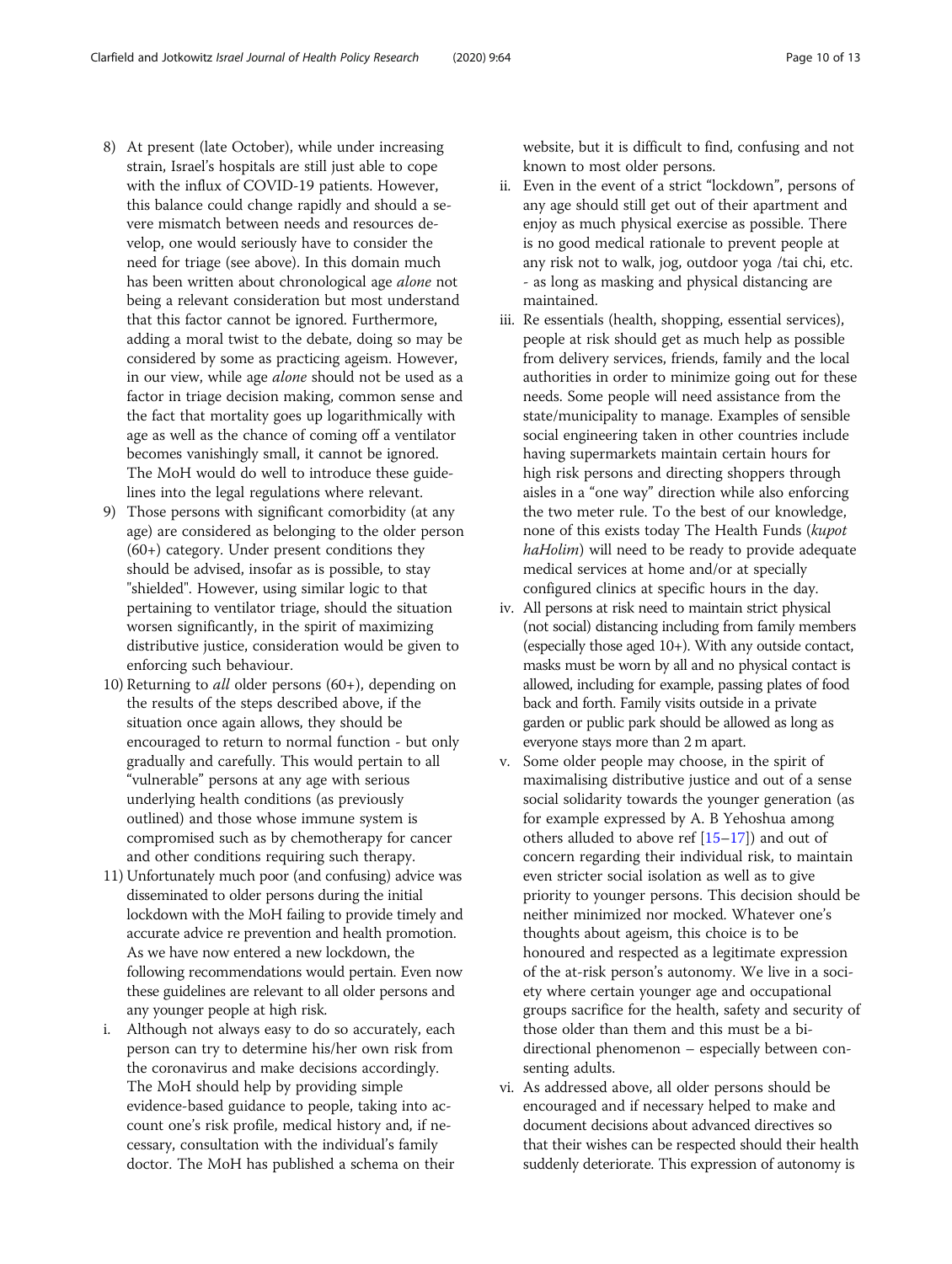of paramount importance, especially in times of crisis and uncertainty and given the default option of aggressive ICU and ventilation measures too often taken in this country. Should a triage situation develop,clarification of this domain will also help reduce family uncertainty as well as decreasing unnecessary pressures on the health care system.

- 12) As alluded to in sidebar [1,](#page-11-0) Israel enjoys a population of approximately 1.1 million citizens over 65 years, 97.6% of whom live in the community. All of these recommendations refer primarily to older persons dwelling in the community However, they would not be as applicable to the 22% of older persons receiving homemaker care according to the Nursing Law (חוק סיעוד (or who had an authorization for a personal attendant (usually a foreign worker). Such people will be much frailer than the usual older person, exhibiting even a higher prevalence of co-morbidity and cognitive decline. Another vulnerable sector would also not be included in this schema, that is persons in institutions for older persons (approximately 23,600, that is 2.6% of the elderly) with the possible exception of those more independent elders living in sheltered housing (דיור מוגן). As mentioned above, the MoH has designed an ongoing mechanism (Magen Avot) meant to protect this extremely vulnerable population. Among other things, this program ensures an adequate supply of PPE as well frequent as PCR testing of both residents and staff. After a rocky start this program now seems to be working quite well and offers area example of what Israel got right during the pandemic (ref [\[28](#page-12-0)]).
- 13) Planning needs to consider a sensible exit strategy from the ongoing second wave. These recommendations should be instituted gradually: releasing first those 60–69 years old; then 70–84 and finally all 85+. Although such age categories are admittedly arbitrary, they clearly represent the increasing risk of the average person in each group from COVID-19 (less clinical reserve, higher likelihood of co-morbidity and shorter life expectancy, etc.) as one climbs the age scale.
- 14) Outreach is needed to populations which traditionally have less access and/or trust in the healthcare system such as citizens from Arab and Ultra-Orthodox communities where infection rates are increasing more than in the general population. This can be done by having citizens from those communities actively involved in the decision making process and encouraging local leadership to take an active role in disease prevention and management.

# Future directions

In this paper we have tried to address the vexed issue of age; how a society such as Israel's should make every attempt to meet the needs of older persons during the pandemic while taking into account those of the wider society as well as the sometimes conflicting principles of medical ethics. Space does not allow us to deal with all relevant issues and for some we can only outline the topic. Please see sidebar [4.](#page-11-0)

# A final (personal) word from the older author (AMC)

Even today and especially as we ride and try to balance on the second wave without plunging into the roiling seas, this proposal puts much onus on Israel's senior citizens, many of whom have not had an easy life. This will be the case whether or not these guidelines are statutory or voluntary. Just as they may have begun to enjoy retirement, hobbies, their grandchildren etc., older persons are once again to be restricted (at least partially) by this terrible pandemic. It must however be kept in mind that it is the virus, not society which is responsible. This proposal asks a heavy price of older persons, i.e. to wait inside and struggle relatively alone for longer than younger people. But it is logical and meets the criterion of soft utilitarianism alluded to above (the greatest good to the greatest number.)

I am almost 71 and, according to this proposal, will have to wait my turn until I am allowed and/or allow myself more freedom - perhaps for quite a while. As are the two older medical ethicists and A.B. Yehoshua quoted above (ref  $[15-17]$  $[15-17]$  $[15-17]$  $[15-17]$ ), I am willing to do so because I believe in the science, logic and moral approach of this "dance". In addition, in social solidarity with younger people, I am willing to take these steps for the sake of my children and their generation which is the one which will drive the economic, defense and social engines of our society out of this crisis. And in the end, as an older Israeli, I (and I know of others) am willing to do this for the sake of our society.

# Conclusion

While many infected persons are asymptomatic and most survive the SARS-CoV-2 virus, COVID-19 can be a serious disease, especially for those with co-morbidity and for many older persons, even without. The SARS-CoV-2 virus has caused illness and death and wrought severe socio-economic disruption for people at all ages across the globe (see [https://www.economist.com/inter](https://www.economist.com/international/2020/09/26/the-pandemic-is-plunging-millions-back-into-extreme-poverty)[national/2020/09/26/the-pandemic-is-plunging-millions](https://www.economist.com/international/2020/09/26/the-pandemic-is-plunging-millions-back-into-extreme-poverty)[back-into-extreme-poverty](https://www.economist.com/international/2020/09/26/the-pandemic-is-plunging-millions-back-into-extreme-poverty)). Given the iron laws of biology, on average healthy older persons are at higher risk than younger, even unhealthy people. As such, society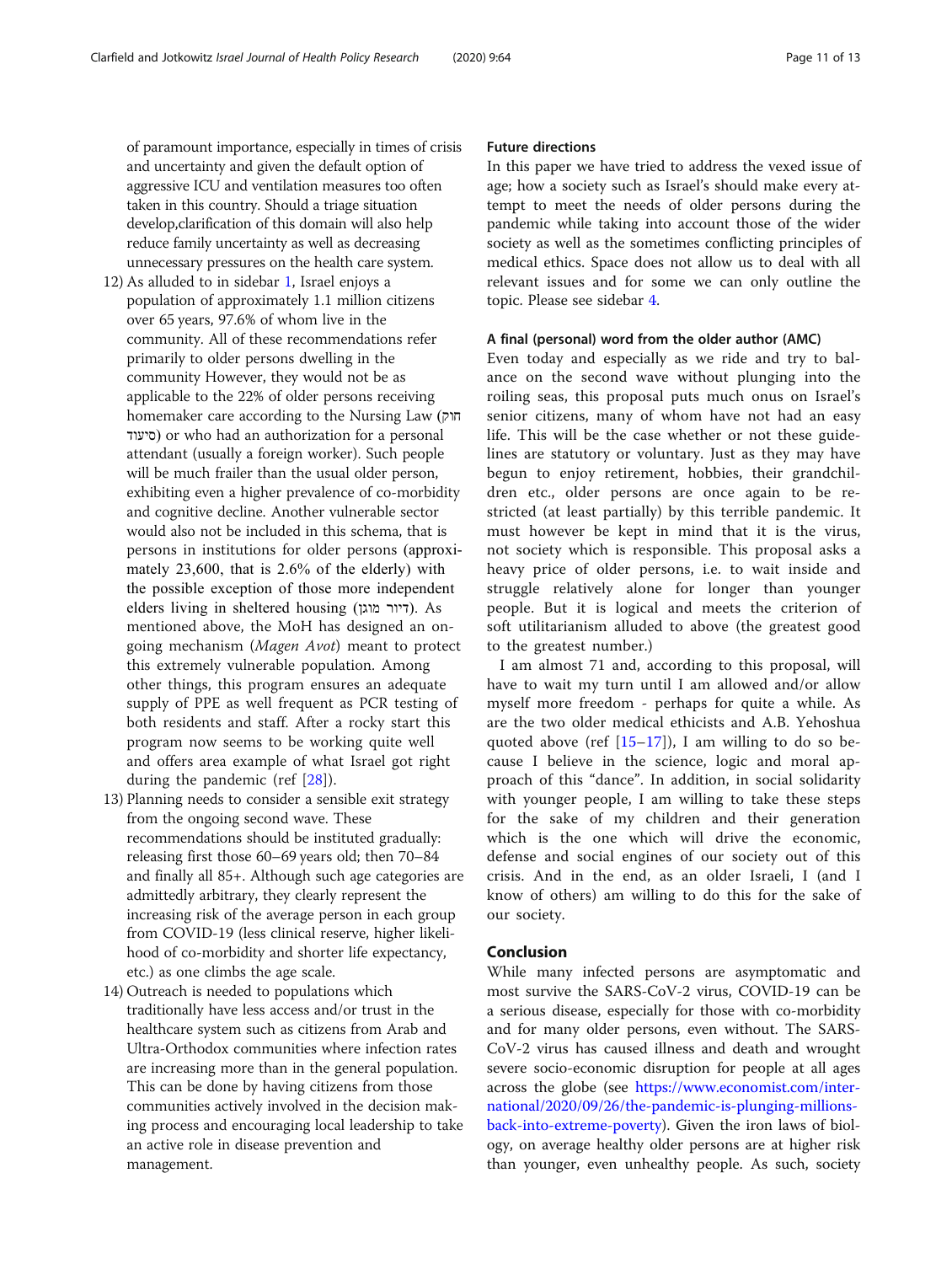<span id="page-11-0"></span>needs to protect all of those particularly susceptible to this virus – both from the disease as well as from the ill effects of the necessary constraints on their freedoms necessitated by this worldwide emergency. But equally important, governments must act transparently and solely in the interests of citizens. Finally, they need to ensure a fair distribution of resources - especially if society is faced with an acute shortage. The trick will be in getting the balance right.

# Supplementary information

Supplementary information accompanies this paper at [https://doi.org/10.](https://doi.org/10.1186/s13584-020-00416-y) [1186/s13584-020-00416-y](https://doi.org/10.1186/s13584-020-00416-y).

Additional file 1. Sidebar 1: The new virus in Israel: a young-old country.

Additional file 2 Sidebar 2: The Approach of Formal Jewish Law (Halacha).

Additional file 3. Sidebar 3: Biological ageing: what is it?. Additional file 4. Sidebar 4 Future directions

#### Acknowledgements

none.

#### Authors' contributions

We alone are responsible for the whole text. The authors read and approved the final manuscript.

# Funding

none.

#### Availability of data and materials not relevant.

Ethics approval and consent to participate not applicable.

#### Consent for publication

not relevant.

#### Competing interests none.

# Author details

<sup>1</sup>Geriatric Medicine, Centre for Global Health and the Medical School for International Health, Faculty of Health Sciences, Ben-Gurion University of the Negev, MSIH-Bet Caroline, PO Box 653, 8410501 Beer-sheva, Israel. <sup>2</sup>McGill University, Montreal, Canada. <sup>3</sup>Medical School for International Health and The Jakobovits Center for Jewish Medical Ethics, Faculty of Health Sciences, Ben-Gurion University of the Negev, Beer-sheva, Israel.

#### Received: 2 July 2020 Accepted: 14 October 2020 Published online: 12 November 2020

#### References

- 1. Wiersinga WJ, Rhodes A, Cheng AC, et al. [Pathophysiology, transmission,](http://click.alerts.jamanetwork.com/click/axac-24n1h8-owlnu7-1b5az3i6/) [diagnosis, and treatment of Coronavirus disease 2019 \(COVID-19\): a review](http://click.alerts.jamanetwork.com/click/axac-24n1h8-owlnu7-1b5az3i6/). JAMA. 2020. <https://doi.org/10.1001/jama.2020.12839>.
- 2. Barker-Davies RM, O'Sullivan O, Senaratne KPP, et al. The Stanford Hall consensus statement for post-COVID-19 rehabilitation. Br J Sports Med. 2020. [https://doi.org/10.1136/bjsports-2020-102596.](https://doi.org/10.1136/bjsports-2020-102596)
- 3. Aleman A, Sommer I. The silent danger of social distancing. Psychosocial Med. 2020; DOI: S0033291720002597. (manuscript accepted).
- 4. Walensky RP, del Rio C. From mitigation to containment of the COVID-19 pandemic; putting the SARS-CoV-2 genie back in the bottle. JAMA. 2020; 323(19):1889–90. [https://doi.org/10.1001/jama.2020.6572.](https://doi.org/10.1001/jama.2020.6572)
- 5. Rosenbaum L. Facing Covid-19 in Italy ethics, logistics and therapeutics on the epidemic's front line. NEJM. 2020;382(20):1873–5.
- 6. Banerjee A, Pasea L, Harris S, et al. Estimating excess 1-year mortality associated with the COVID-19 pandemic according to underlying conditions and age. Lancet. 2020;395(10238):1715–25. [https://doi.org/10.1016/S0140-](https://doi.org/10.1016/S0140-6736(20)30854-0) [6736\(20\)30854-0](https://doi.org/10.1016/S0140-6736(20)30854-0).
- 7. ICNARC Apr. 4, 2020 <https://www.icnarc.org/Our-Audit/Audits/Cmp/Reports>; Accessed 21 Apr 2020.
- 8. Grasselli G, Zangrillo A, Zanella A, et al. Baseline characteristics and outcomes of 1591 patients infected with SARS-CoV-2 admitted to ICUs of the Lombardy region, Italy. JAMA. 2020;323(16):1574–81. [https://doi.org/10.](https://doi.org/10.1001/jama.2020.5394) [1001/jama.2020.5394](https://doi.org/10.1001/jama.2020.5394).
- 9. Hanlon P, Chadwick F, Shah A et al. COVID-19 exploring the implications of long-term condition type and extent of multimorbidity on years of life lost: a modelling study. Wellcome Open Research. 2020 ([https://](https://wellcomeopenresearch.org/articles/5-75) [wellcomeopenresearch.org/articles/5-75](https://wellcomeopenresearch.org/articles/5-75); Accessed 13 July 2020.
- 10. Oliver D. What the pandemic measures reveal about ageism. BMJ. 2020;369: m1545. <https://doi.org/10.1136/bmj.m1545>.
- 11. Scharf T et al on behalf of the British Society of Gerontology. BSG Statement on COVID-19. 2020 (see: [https://www.britishgerontology.org/](https://www.britishgerontology.org/publications/bsg-statements-on-covid-19/statement-one) [publications/bsg-statements-on-covid-19/statement-one](https://www.britishgerontology.org/publications/bsg-statements-on-covid-19/statement-one). Accessed 19 June 2020.
- 12. Begno Y. The price of continued isolation for older persons a social disaster. Maariv (online-Hebrew). 2020 see: [https://www.maariv.co.il/news/](https://www.maariv.co.il/news/israel/Article-759645) [israel/Article-759645.](https://www.maariv.co.il/news/israel/Article-759645) Accessed 19 June 2020.
- 13. Wurgaft N. Sheltered housing in the days of Corona worse than a prison [Hebrew]. Haaretz; April 4, 2020. [https://www.haaretz.co.il/news/nurit/.](https://www.haaretz.co.il/news/nurit/.premium-1.8744538) [premium-1.8744538](https://www.haaretz.co.il/news/nurit/.premium-1.8744538). Accessed 19 June 2020.
- 14. <https://www.nytimes.com/2020/03/18/opinion/coronavirus-italy.html>. Accessed 28 June 2020.
- 15. Miller FG. Why I support age-related rationing of ventilators for COVID-19 patients. The Hastings Center; Apr 9, 2020. [https://www.thehastingscenter.](https://www.thehastingscenter.org/why-i-support-age-related-rationing-of-ventilators-for-covid-19-patients/) [org/why-i-support-age-related-rationing-of-ventilators-for-covid-19-patients/](https://www.thehastingscenter.org/why-i-support-age-related-rationing-of-ventilators-for-covid-19-patients/) Accessed 19 June 2020.
- 16. Churchill LR. On being an elder in a pandemic. The Hastings Center; Apr 13, 2020. <https://www.thehastingscenter.org/on-being-an-elder-in-a-pandemic/>. Accessed 19 June 2020.
- 17. Yehoshua AB. Ready to die if that will be instead of a younger person. YNET [Hebrew] Apr 14, 2020. [https://www.ynet.co.il/articles/0,7340,L-5713984,00.](https://www.ynet.co.il/articles/0,7340,L-5713984,00.html) [html.](https://www.ynet.co.il/articles/0,7340,L-5713984,00.html) Accessed 19 June 2020.
- 18. Antommaria AHM, Gibb TS, McGuire AL, et al. Ventilator Triage Policies During the COVID-19 Pandemic at U.S. Hospitals Associated With Members of the Association of Bioethics Program Directors. Ann Int Med. 2020. [https://doi.org/10.7326/M20-1738.](https://doi.org/10.7326/M20-1738)
- 19. Truog RD, Mitchell C, Daley GQ. The toughest triage allocating ventilators in a pandemic. NEJM. 2020;382(21):1973–5.
- 20. Emanuel E, Persad G, Upshur R, et al. Fair allocation of scarce medical resources in the time of Covid-19. NEJM. 2020;382(21):2049–55.
- 21. Israel Geriatrics Society Statement on COVID-19 [Hebrew] [https://www.ima.](https://www.ima.org.il/userfiles/image/CoronaUnionStand07.pdf) [org.il/userfiles/image/CoronaUnionStand07.pdf](https://www.ima.org.il/userfiles/image/CoronaUnionStand07.pdf). Accessed 19 June 2020.
- 22. Clarfield AM, Dwolatzky T, Brill S, et al. Israel ad hoc COVID- 19 Committee: guidelines for care of older persons during a pandemic. J Amer Geriatr Soc. 2020. <https://doi.org/10.1111/jgs.16554>.
- 23. Steinberg A, Levy-Lahad E, Karni T, et al. Israeli position paper: triage decisions for severely ill patients during the COVID-19 pandemic. Joint Commission of the Israel National Bioethics Council, the Ethics Bureau of the Israel Medical Association and representatives from the Ministry of Health. Rambam Maimonides Med J. 2020;11(3):e0019. [https://doi.org/10.](https://doi.org/10.5041/RMMJ.10411) [5041/RMMJ.10411](https://doi.org/10.5041/RMMJ.10411).
- 24. Aronson L. Age, complexity, and crisis a prescription for progress in pandemic. N Engl J Med. 2020;383(1):4–6.
- 25. Shaulov A, Baddarni K, Cherny N, Shaham D, Shvartzman P, Tellem R, Clarfield AM. Death is inevitable – a bad death is not; report from an international workshop. Israel J Health Pol Res. 2019. [https://doi.org/10.1186/](https://doi.org/10.1186/s13584-019-0348-y) [s13584-019-0348-y.](https://doi.org/10.1186/s13584-019-0348-y)
- 26. Clarfield AM, Gordon M, Markwell H, Alibhai S. Ethical issues in end-of-life geriatric care. The approach of three monotheistic religions: Judaism,